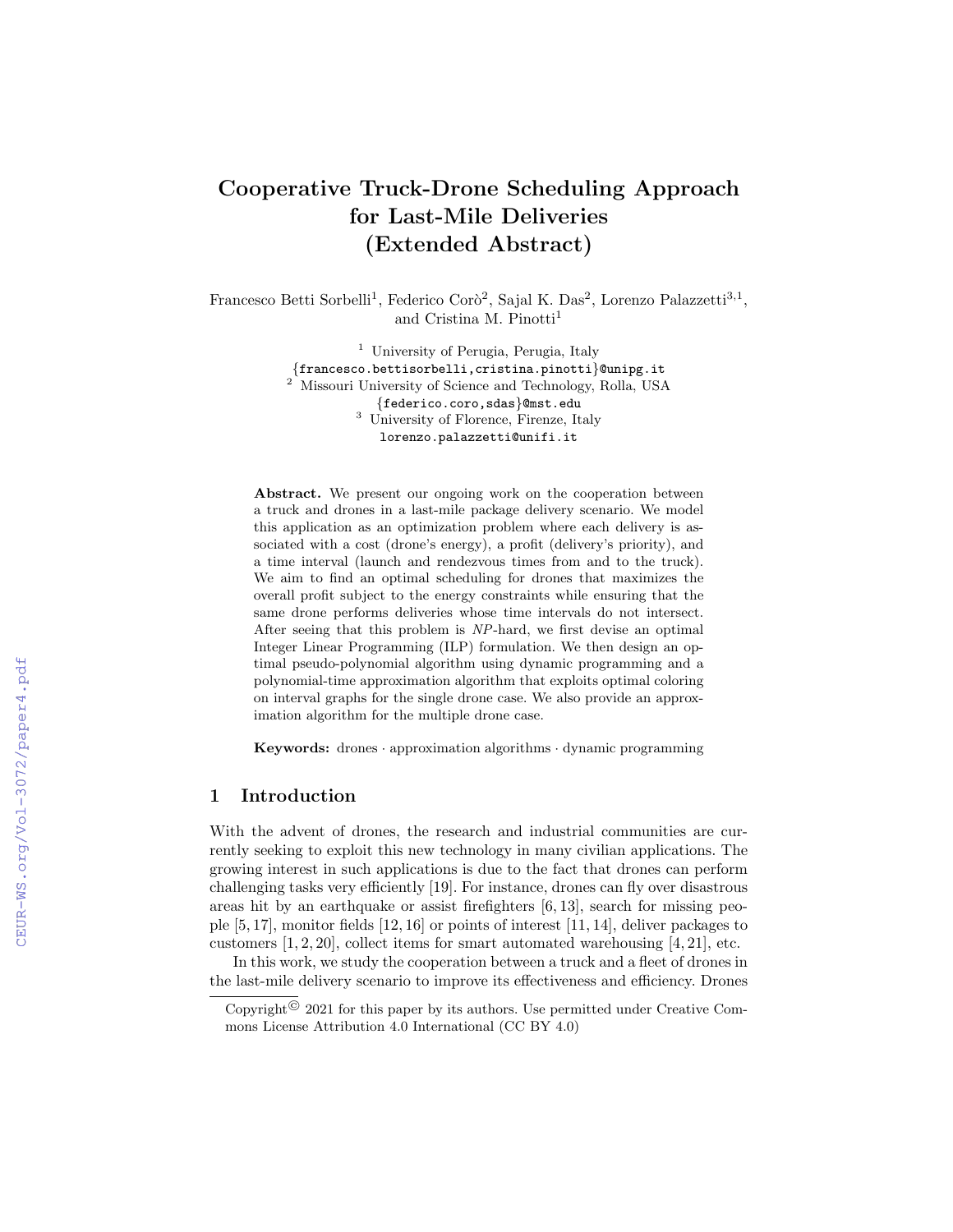#### 2 F. Betti Sorbelli et al.

can deliver small packages quickly as they can easily traverse difficult terrain, often using shorter routes, which would otherwise be demanding for trucks or robots [3]. However, significant challenges arise due to constraints such as drones' limited energy and their *current* inability to serve more than one customer at a time [8, 18]. Our scenario is as follows: a delivery company has to make several deliveries to customers in a city by relying on a truck carrying a fleet of drones. All the drones are identical having the same capabilities and can deliver a single package at a time. The truck, which initially resides at the depot, traverses a predetermined route: to serve a customer, a drone takes off from the truck with a package, delivers it, and returns to the rendezvous point with the truck.

We assume that the location of the customers and the associated truck's route are known before starting the deliveries. Therefore, before leaving the depot, the delivery company entrusts the deliveries to the drone and designs a plan for the drone's flying sub-routes to accelerate deliveries, considering not only the energy used by the drone but also the generated profits. Since drones are energy-constrained, a delivery has a cost in terms of required energy, and can be only performed if the drone's residual energy is sufficient to allow a round trip to/from the truck. Furthermore, deliveries can have conflicts if they cannot be performed by the same drone, i.e., if the corresponding sub-routes intersect with each other. Also, each delivery has an associated profit which characterizes its importance (e.g., higher profit means higher priority). So, given the truck's route, the goal is to plan an appropriate schedule for the drones to maximize profits subject to the drone's limited battery capacity and delivery conflicts.

## 2 System Model and Problem Formulation

We consider a 2-D *delivery area A* where m *drones* carried by a *truck*, perform a set  $D = \{\delta_1, \ldots, \delta_n\} \subset A$  of n deliveries. The truck does not perform deliveries; it only carries the drones within A. The truck's tour is given in input and is fixed; it starts and finishes at the depot from where the deliveries start.

Due to payload constraints, we assume that each drone can deliver a single package at a time. A drone takes off from the truck along a road with a package, delivers that package to customer  $\delta_i$ , and returns to the rendezvous location to rejoin the truck. Hence, a *launch point*  $\delta_i^L$  and a *rendezvous point*  $\delta_i^R$  on the truck's path are associated to each delivery  $\delta_i$ . Specifically, when the truck reaches the launching point  $\delta_i^L$  on the road, the drone detaches itself from the truck and then flies towards the delivery. While the drone moves towards  $\delta_i$ , the truck continues to move along its route until it reaches the rendezvous point where it will meet up again with the drone.

For each delivery  $\delta_i$ , we define the *cost*  $w_i \in \mathbb{N}_{\geq 0}$  in terms of drone's energy required (it considers the payload weight, distances  $\delta_i^L \delta_i$  and  $\delta_i \delta_i^R$ , external factors like wind [2, 15, 10]), and the *profit*  $p_i \in \mathbb{N}_{\geq 0}$  that characterizes its priority (the higher is the priority, the larger is the profit). Moreover, let  $t_i^L$  be the *launch* time for the drone from point  $\delta_i^L$ , and let  $t_i^R$  be the *rendezvous time* at point  $\delta_i^R$ . Since the truck travels along the predetermined road only once and in a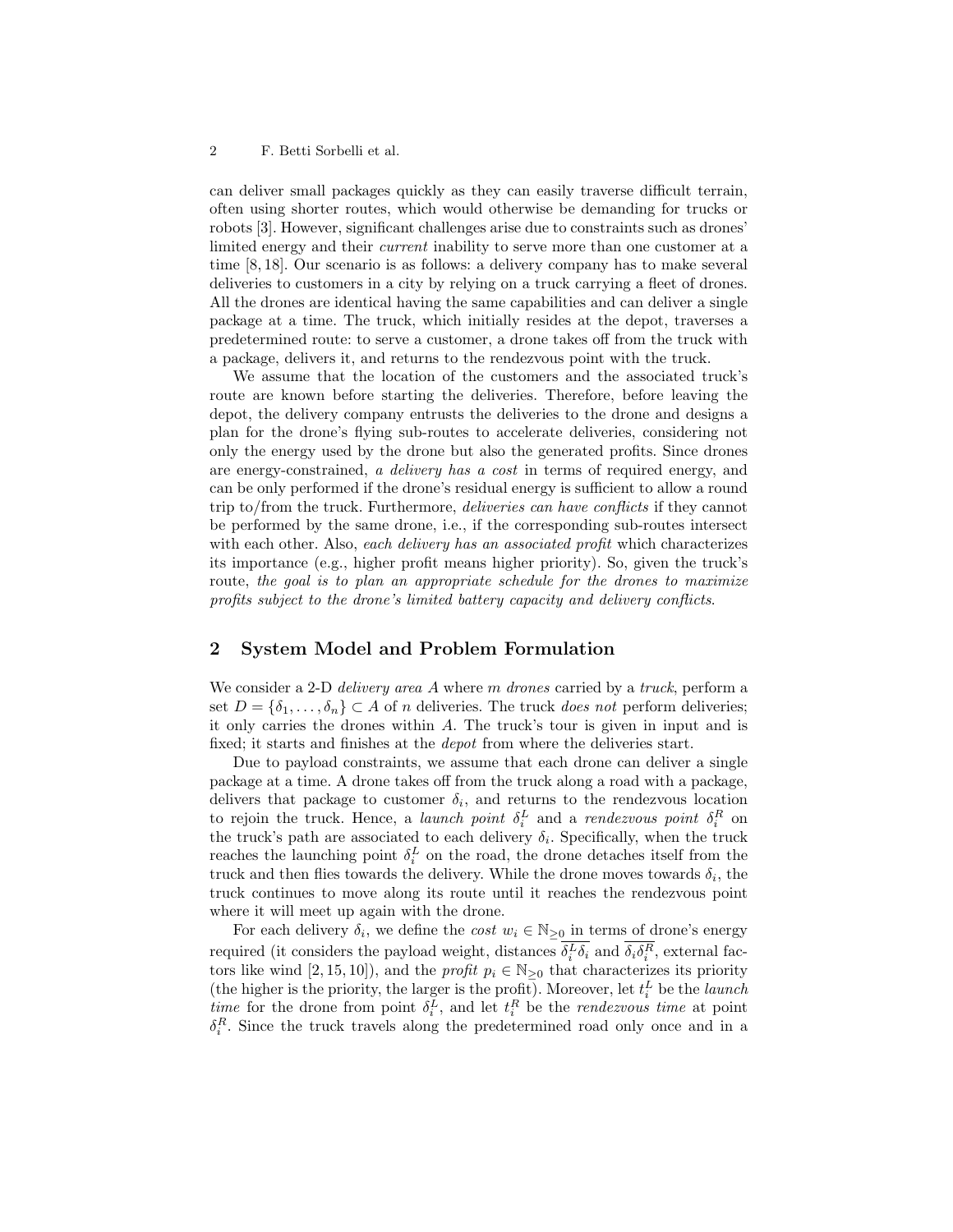specific direction,  $t_i^L < t_i^R$  yields. We define the drone's *delivery interval time*  $I_i = [t_i^L, t_i^R]$  that determines its flying time-window. If two  $I_i$  and  $I_j$  intersect they are said to be in *conflict*. It follows that  $I = \{I_1, \ldots, I_n\}$  is the *interval set* associated with the deliveries within the area A. A subset of deliveries whose time interval times are conflict-free is said feasible.

For a single drone, the goal is to select a viable subset  $S \subseteq I$  of deliveries such that its energy cost  $\mathcal{C}(S) = \sum_{i \in S} w_i$  is no more than the drone's battery B and the overall profit  $\mathcal{P}(S) = \sum_{i \in S} p_i$  is maximized. Similarly, for multiple drones, we aim to select a feasible subset  $S^* = \{S_1^*, \ldots, S_m^*\} \subseteq I$  partitioned among m drones such that the overall profit  $\mathcal{P}(S^*)$  is maximized and each drone has enough energy to accomplish its deliveries. Due to the fact that deliveries have conflicts and drones have a limited battery capacity, it is not guaranteed that all the deliveries will be performed. Let us now define the delivery scheduling problem with drones.

**Definition 1 (Delivery Scheduling Problem (DSP)).** Let D be the set of n deliveries, m the number of drones, and B the energy budget of each drone. The DSP aims to find a family  $S^* = \{S_1^*, \ldots, S_m^*\} \subseteq I$  of m feasible subsets with  $S_p^* \cap S_q^* = \emptyset$ , for  $1 \leq p \neq q \leq m$ , such that the overall profit  $\mathcal{P}(S^*) = \sum_{i \in S} p_i$ is maximized. Formally,

$$
S^* = \underset{S = \{S_1, \dots, S_m\} \subseteq I}{\text{arg max}} \mathcal{P}(S) \qquad s.t. \ \mathcal{C}(S_i) \leq B \ \forall i = 1, \dots, m
$$

As defined, DSP represents a generalization of the classic 0–1 Knapsack Problem (KP). It follows that DSP is an NP-hard problem.

### 2.1 Optimal ILP Formulation

The DSP can be optimally solved using an Integer Linear Programming (ILP) formulation. We enumerate the deliveries as  $\mathcal{N} = \{1, \ldots, n\}$ , and drones as  $\mathcal{M} = \{1, \ldots, m\}$ . Let  $x_{ij} \in \{0, 1\}$  be a decision variable that is 1 if the delivery  $j \in \mathcal{N}$  is accomplished by the drone  $i \in \mathcal{M}$ , 0 otherwise. Finally, the ILP formulation is given by:

$$
\max \sum_{i=1}^{m} \sum_{j=1}^{n} p_j x_{ij} \tag{1}
$$

$$
\sum_{j=1}^{n} w_j x_{ij} \le B,\qquad \forall i \in \mathcal{M} \qquad (2)
$$

$$
\sum_{i=1}^{m} x_{ij} \le 1,\tag{3}
$$

$$
x_{ij} + x_{ik} \le 1, \qquad \forall i \in \mathcal{M}; \forall j, k \in \mathcal{N} s.t. \ I_j \cap I_k \ne \emptyset \qquad (4)
$$

$$
x_{ij} \in \{0, 1\}, \qquad \forall i \in \mathcal{M}, \forall j \in \mathcal{N} \qquad (5)
$$

The objective function  $(1)$  aims to maximize the overall profit using m drones. About the constraints, (2) states that each drone has an energy budget  $B$ ; (3) forces deliveries to be executed by at most one drone; and (4) avoids the fact that two incompatible deliveries are performed by the same drone.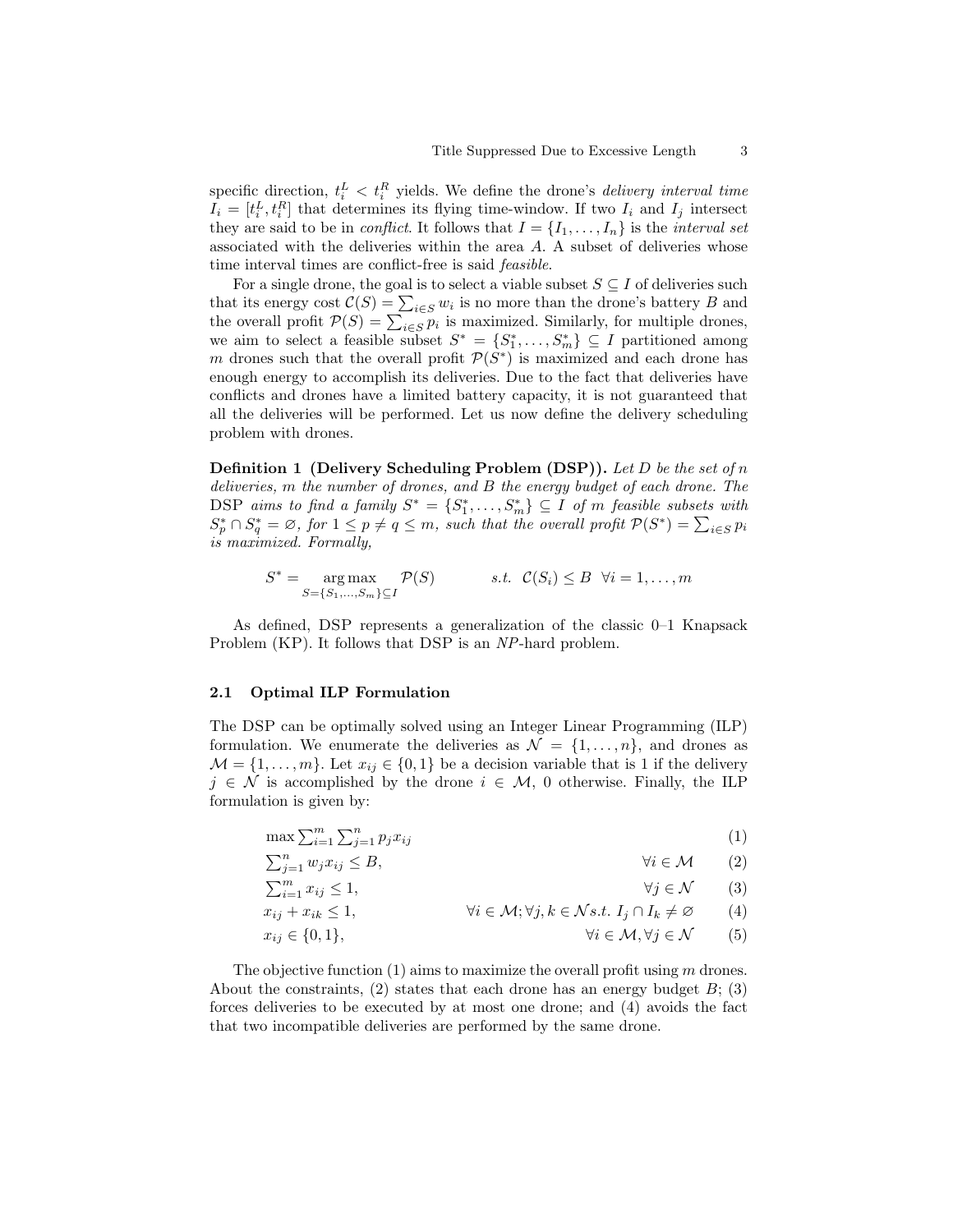4 F. Betti Sorbelli et al.

## 3 Proposed Solutions

This section proposes three novel algorithms for DSP, in particular, an optimal  $(OPT-S)$  and an approximation  $(APX-S)$  algorithm for the single drone case, and an approximation (Apx-M) algorithm for multiple drones case.

#### 3.1 Optimal Pseudo-polynomial Algorithm Opt-S

Opt-S optimally solves the special case of DSP that uses a single drone, i.e.,  $m = 1$ . It requires  $\mathcal{O}(n \log n + n)$  time and  $\mathcal{O}(n)$  space, where B is an integer.

Before proceeding, let the set of intervals be sorted in non-decreasing order of the rendezvous times. Let  $\sigma(i)$  be the largest index  $1 \leq j \leq i-1$  such that  $t^R_{\sigma(i)} < t^L_i$ , and  $\sigma(i) = 0$  if no interval  $j < i$  finishes before i starts. Then, for each interval  $I_i$ , we can find the largest non-intersecting index  $\sigma(i)$  that precedes i, that is,  $t_{\sigma(i)}^R < t_i^L$ . Then, all the intervals between  $I_{\sigma(i)+1}$  and  $I_{i-1}$  intersect with *i*. So, it follows that for each interval  $I_i$ , we can find the largest conflict-free interval  $\sigma(i)$  that precedes i. The values  $\sigma(i)$  for  $1 \leq i \leq n$  can be computed in linear time in a preprocessing phase.

Now, we can introduce our algorithm for DSP based on dynamic programming. A table M of size  $n \times B$  is created. The value  $M(i, b)$  is the maximum gain achievable by considering the first  $i$  intervals and budget  $b$  and it is computed as follow:  $M(i, b) = \max\{M(i - 1, b), p_i + M(\sigma(i), b - w_i)\}\$ if the budget b is sufficient to serve  $I_i$  whose cost is  $w_i$ ; or  $M(i, b) = M(i - 1, b)$  if the drone does not have enough budget to make the delivery, i.e.,  $w_i > b$ . Then, as a base case,  $M(i, b) = 0$  if  $i = 0$  or  $b = 0$ . This algorithm will give us the maximum profit achievable with a single drone in cell  $M[n, B]$  in pseudo-polynomial time.

**Theorem 1.** Opt-S optimally solves DSP with a single drone in  $\mathcal{O}(n \log n +$ nB) time and  $\mathcal{O}(nB)$  space.

## 3.2 Approximation Algorithm Apx-S

Apx-S solves DSP with a single drone. It requires  $\mathcal{O}(n \log n + h(n))$  time and  $\mathcal{O}(n)$  space, where  $h(n)$  is the time required by a subroutine used in it. The main idea of Apx-S is that we first invoke an optimal polynomial-time graphcoloring algorithm for chordal graphs to divide the set of intervals into several subsets based on the minimum coloring of  $I$  [9]. Therefore, by definition of vertex-coloring we have that all the intervals with the same color do not have any conflict. Thus, after the coloring, for each subset  $C_i$  we find feasible solutions for DSP by computing a subset  $S_i \subseteq C_i$  with maximum profit such that  $\mathcal{C}(S_i) \leq B$ . It is worth noting that finding optimal sets  $S_i \subseteq C_i$  is equivalent to solving a Knapsack Problem (KP) with budget  $B$  on elements  $C_i$ , which is a NP-hard problem. However, it is also reasonable to rely on  $\alpha$ -approximated solutions of KP in polynomial-time for computing the sets  $S_i$ , which also, in turn, will affect the approximation ratio of Apx-S. To this end, a fast  $O(n \log n)$  greedy strategy for the fractional knapsack problem can be exploited which guarantees a lower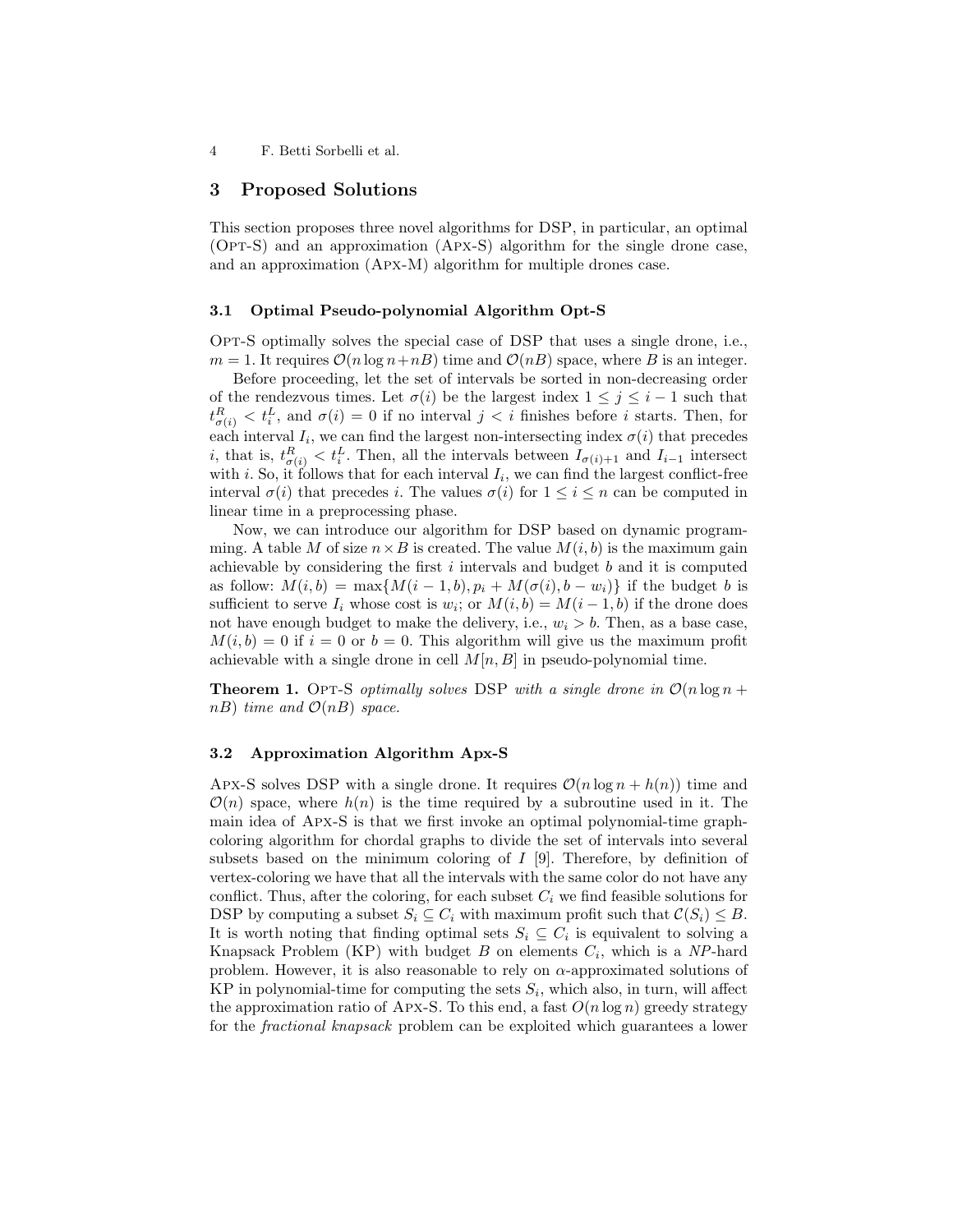bound  $\alpha = \frac{1}{2}$  [7]. Finally, we return the solution with a maximum profit among all the subsets  $S_i$ .

Theorem 2. Apx-S provides a solution for DSP with an approximation ratio of  $\frac{\alpha}{\chi}$  for a single drone, where  $\chi$  denotes the chromatic number of the interval graph induced from the deliveries in I, and  $\alpha$  is the approximation ratio of an algorithm that maximizes KP.

## 3.3 Approximation Algorithm Apx-M

Apx-M solves DSP with multiple drones exploiting dynamic programming, requiring  $\mathcal{O}(m(n \log n + nB))$  time and  $\mathcal{O}(nB)$  space.

The strategy behind Apx-M is that we sequentially perform the optimal algorithm Opt-S on the current residual not assigned deliveries for each drone, starting from the entire set I. In fact, by merging all the computed single-drone solutions, we get the global solution.

Theorem 3. Apx-M provides a solution for DSP with an approximation ratio of  $\frac{1}{m}$  for multiple drones, where m denotes the number of drones.

## 4 Conclusion

We presented our ongoing work on the cooperation between a truck and a fleet of drones in the context of last-mile package deliveries. We formalized the Delivery Scheduling Problem (DSP), devising an optimal ILP formulation, and providing three novel algorithms for the single and multiple drone scenario. As future research directions, we would like to improve the problem setting taking into account also the fuel consumption of the truck while studying its optimal path. It is also worth analyzing last-mile deliveries considering a drone that can carry more than one package at a time. Finally, it would be interesting to study this problem in an adaptive stochastic optimization problem where either the travel costs or the energy consumption are dynamic.

## References

- 1. Bartoli, L., Betti Sorbelli, F., Corò, F., Pinotti, C.M., Shende, A.: Exact and approximate drone warehouse for a mixed landscape delivery system. In: IEEE International Conference on Smart Computing (SMARTCOMP). pp. 266–273 (2019)
- 2. Betti Sorbelli, F., Corò, F., Das, S.K., Pinotti, C.M.: Energy-constrained delivery of goods with drones under varying wind conditions. IEEE Transactions on Intelligent Transportation Systems pp. 1–13 (2020)
- 3. Betti Sorbelli, F., Carpin, S., Corò, F., Navarra, A., Pinotti, C.M.: Optimal routing schedules for robots operating in aisle-structures. In: 2020 IEEE International Conference on Robotics and Automation (ICRA). pp. 4927–4933. IEEE (2020)
- 4. Betti Sorbelli, F., Corò, F., Pinotti, C.M., Shende, A.: Automated picking system employing a drone. In: 2019 15th International Conference on Distributed Computing in Sensor Systems (DCOSS). pp. 633–640. IEEE (2019)